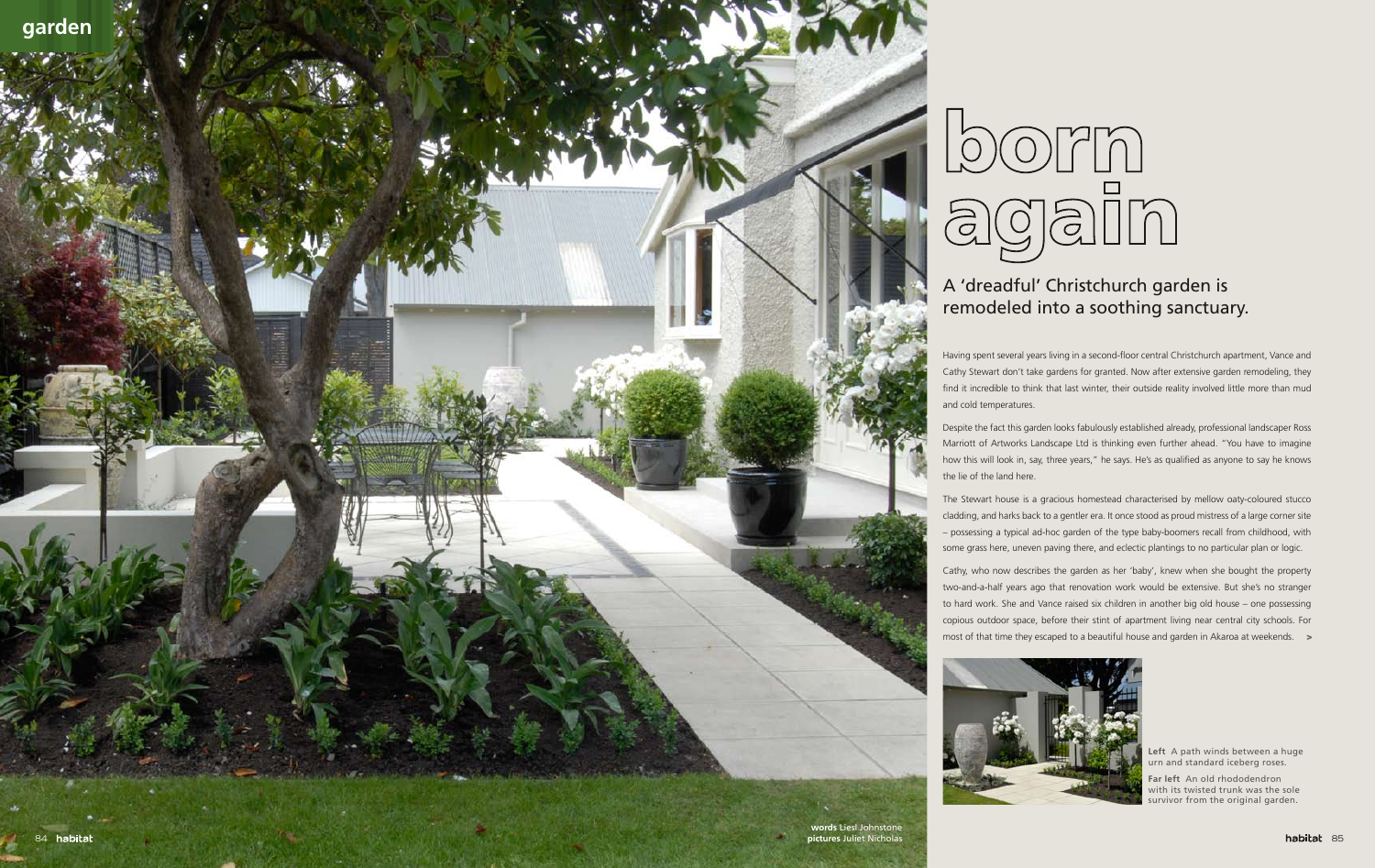Cathy and Ross immediately recognised one gem amidst the horticultural mix. A large old, centrally placed rhododendron tree with a twisted and curved trunk was a keeper. They saw potential for it to form a natural division between lawn spaces, and provide an umbrella of colour in spring and summer.

The ability to visualise a reinterpreted garden and identify existing assets has become second nature to Ross. He's been involved in the creative design process for his 25-year working life. Some things are now instinctive.

"My approach is to age the landscape as quickly as possible, by using quality, timeless-looking materials. I also layer plants to achieve depth in both colour and texture."

He indicates huge urns set unerringly into the garden's hard landscaping. "Those, for instance, look as if they've been under the sea for a century. It's that ancient, enduring look you get in European cities and villages; a style that's easy to live with."

"I find just being here therapeutic, the way children must feel, playing in a sand-pit. This is my chill-out zone," she says. H

In fact, this particular project, undertaken in six to seven weeks during the bleak 2008 winter, is the type Ross relishes most. He had a passionately interested client – one who consulted him and was willing to listen, and whose ideas changed and evolved. Cathy spent 'countless hours' planning and thinking about what she wanted. Vance painted walls and dug in hundreds of buxus plants. Ross believes good design should be an evolutionary process, because not everything goes exactly to plan.

In their initial meetings to nut out an overall concept and plan, Ross and Cathy thoroughly assessed both the space and the plantings. Some decisions were simple. The huge, spacesapping macrocarpa hedge had to go. Other plants were "lovely, but just not in this garden".

The relatively small garden now feels much larger than it actually is, including interesting features from every vantage point, with enough robust hard landscaping to easily accommodate numerous guests. The paving echoes the white of the roses and the charcoal of fences and mondo grasses. Nothing jars.

Ross and Cathy have punctuated the greenery with white, red and black throughout. Three birches were chosen for their stark white trunks, lit from beneath to dramatic effect. Underlying hostas were similarly selected for their delicately white-edged leaves.

Red accent shades will appear as the seasons change. There will be the flame-red of Boston ivy in autumn, red rhododendron flowers in spring, and two dark red maples standing sentinel year-round.



Other favourites of Cathy's are her port-wine magnolias, her conifer walk at the side of the house, and the comfrey carpet near the entranceway. She's even taken great delight in planting a compact vegetable garden by the washing line.

Although it possessed heaps of potential, the Stewarts' current home had languished on the market for an entire year. Not only did it need both external and internal paint, the house's garden was nothing short of "dreadful", Cathy says. She knew she would reincarnate the garden and mentally began with a blank canvas.

Cathy's vision was for a bounty of green structure to provide year-round substance and beauty, as opposed to just "a mass of flowers in summer and mud in winter".

Not one for wholesale wastage, Cathy packed many of the more valuable inherited plants onto a trailer and donated them to a grateful son's fledgling garden.

Consider elements that have dual uses. For example, in this garden the walls that surround the patio area have been designed to be the perfect height and width to serve as extra seating when numbers swell and all tableside chairs are occupied.

top tip

## "It's that ancient, enduring look you get in European cities and villages; a style that's easy to live with."



**Above** Another urn is the focal point of the outdoor dining area.

**Right** Wrought iron furniture adds lightness to the area.